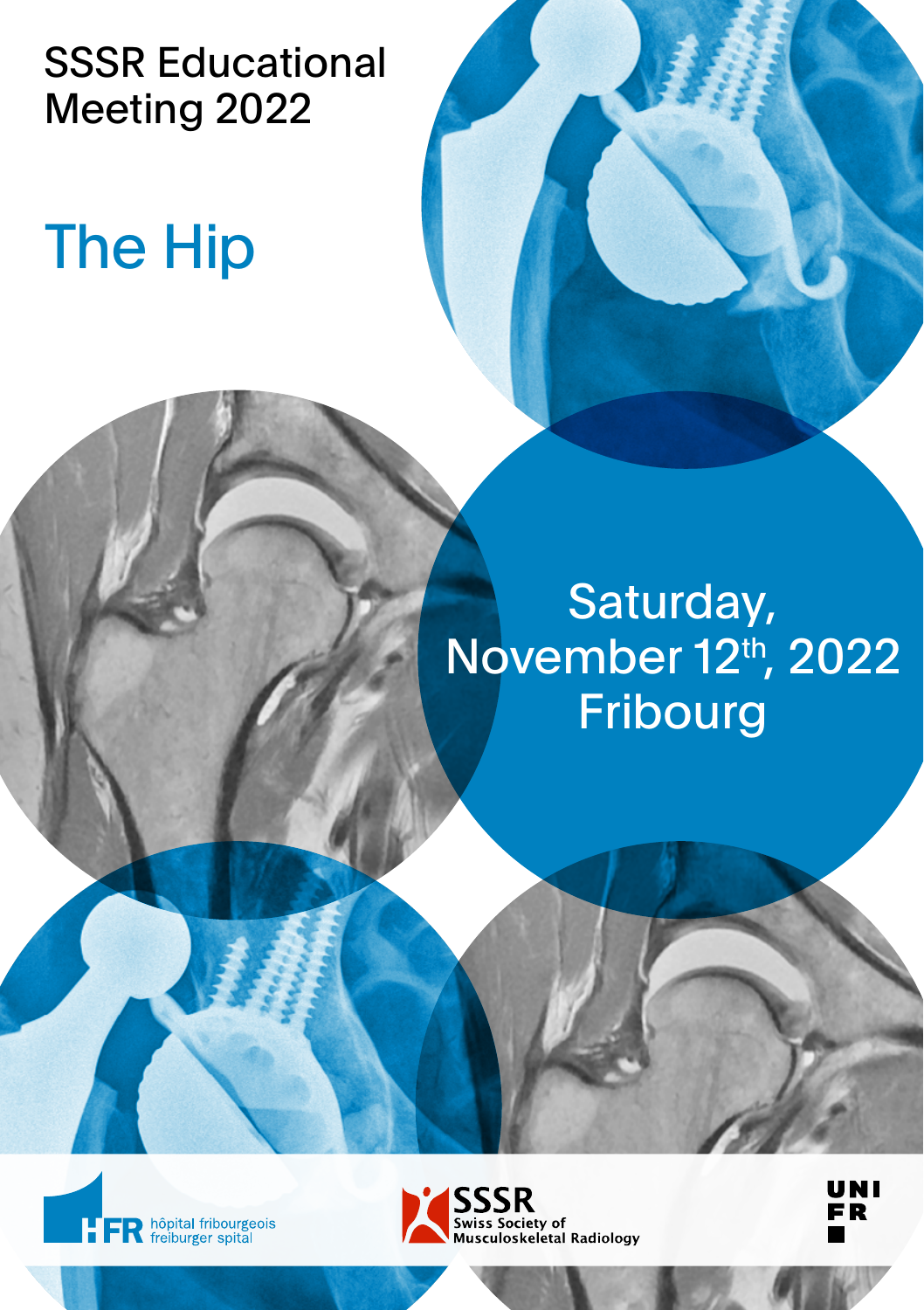### **Faculty**

#### **SPEAKERS**

PD Dr. Sana Boudabbous / Genève Prof. Filippo Del Grande / Lugano PD Dr. Lukas Filli / Zürich Dr. Antoine Folly / Fribourg Dr. Julien Galley / Fribourg Prof. Patrik Omoumi / Lausanne Prof. Christian Pfirrmann / Zürich Dr. Florian Schmaranzer / Bern Prof. Reto Sutter / Zürich Prof. Moritz Tannast / Fribourg Prof. Julien Wegrzyn / Lausanne

#### **ORGANIZER**

Dr. Julien Galley / Head of Musculoskeletal Imaging, Canton Hospital Fribourg

#### **SPONSORS**



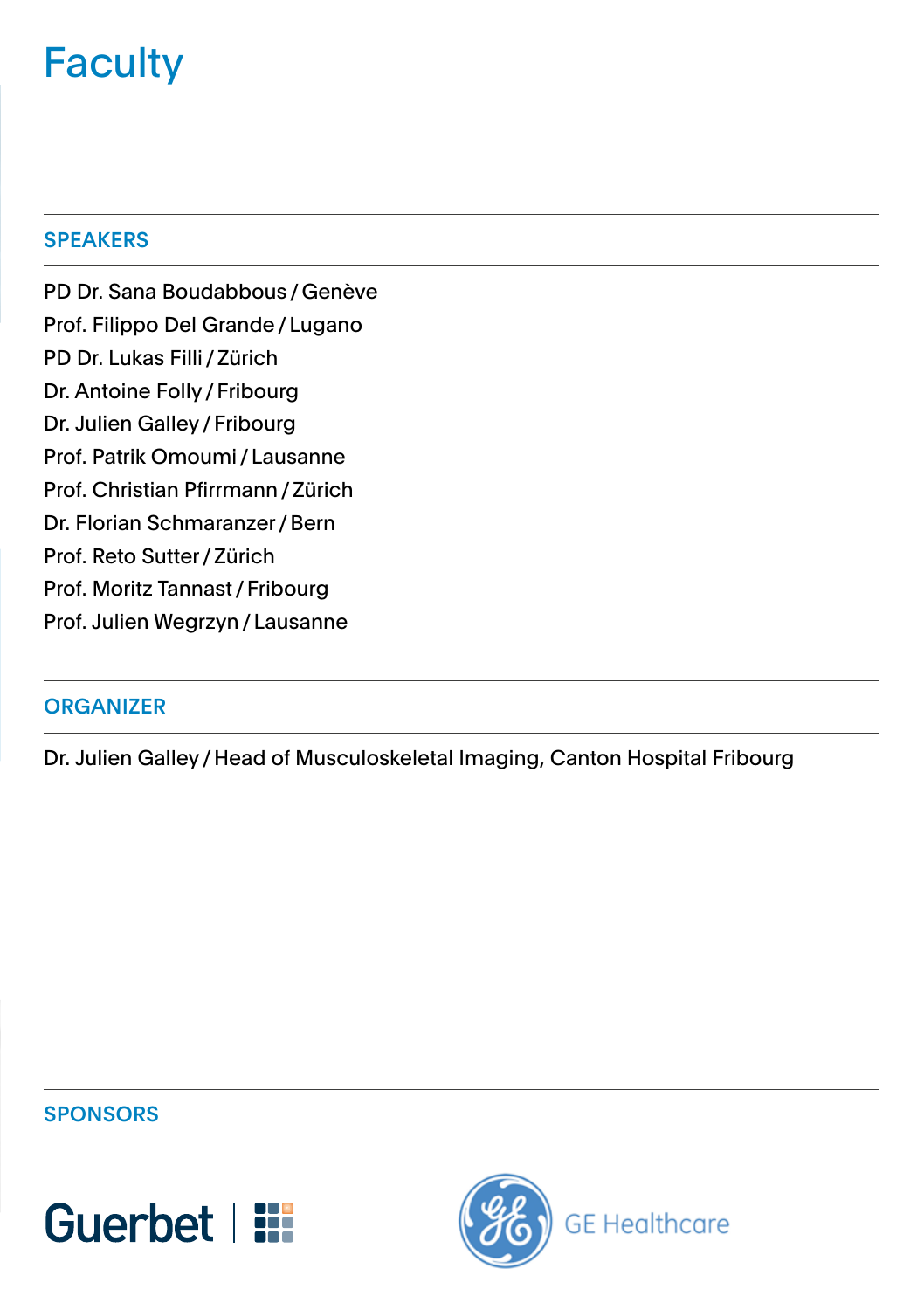### Programme

| 08:30-09:00     | <b>Reception and registration</b>                                |                                             |
|-----------------|------------------------------------------------------------------|---------------------------------------------|
| 09:00           | Greetings and introduction                                       | J. Galley                                   |
| 09:10           | Hip imaging: is this normal or abnormal                          | P. Omoumi                                   |
| 09:30           | Bone marrow edema around the hip.<br>What should we think about? | F. Del Grande                               |
| 09:50           | Painful hip with normal imaging                                  | A. Folly                                    |
| 10:10           | AIR Recon DL in musculoskeletal imaging                          | L. Filli                                    |
| $10:30 - 11:00$ | <b>Coffee break</b>                                              |                                             |
| 11:00           | Post-operative imaging                                           | R. Sutter                                   |
| 11:20           | Osteolysis around total hip arthroplasty                         | J. Wegrzyn                                  |
| 11:40           | Periprosthetic joint infection of the hip                        | J. Galley                                   |
| 12:00           | <b>SSSR Travelling Fellowship 2022</b>                           | R. Donners<br>F. Schmaranzer<br>I. Todorski |

| 12:20 | Lunch break                                       |                |
|-------|---------------------------------------------------|----------------|
| 13:30 | Tumors around the hip                             | S. Boudabbous  |
| 13:50 | Intra-articular lesions with surgical correlation | F. Schmaranzer |
| 14:10 | Slipped capital femoral epiphysis                 | M. Tannast     |
| 14:30 | Groin pain: athletic pubalgia/sport hernia        | C. Pfirrmann   |
| 15:00 | <b>Discussion</b>                                 |                |
| 15:30 | <b>End</b>                                        |                |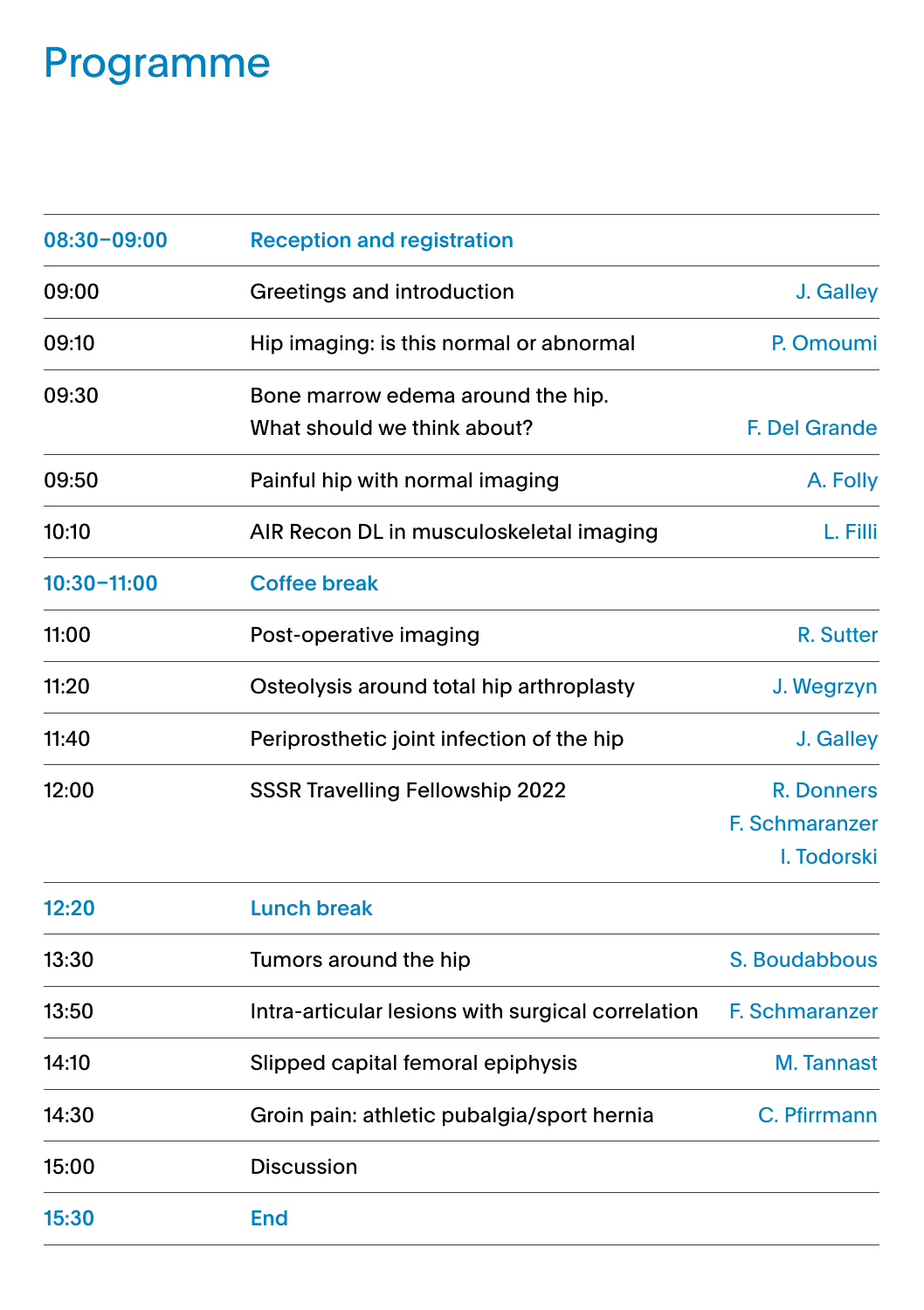### Registration and fees

| <b>REGISTRATION</b>  |                                                                                   |
|----------------------|-----------------------------------------------------------------------------------|
| Online:              | $\rightarrow$ https://my.weezevent.com/sssr-<br>educational-meeting-2022          |
| On site:             | Only Cash or TWINT                                                                |
| <b>FEES</b>          |                                                                                   |
| Specialists:         | 200 CHF EARLY BIRD until 31th July 2022<br>250 CHF from the 1st of August 2022    |
| <b>SSSR</b> members: | 180 CHF EARLY BIRD until 31th July 2022<br>230 CHF from the 1st of August 2022    |
| Residents and TRM:   | 70 CHF EARLY BIRD until 31th July 2022<br>100 CHF CHF from the 1st of August 2022 |

### CME ACCREDITATION

| Swiss Society of Radiology (SGR-SSR):               | 5 credits |
|-----------------------------------------------------|-----------|
| Swiss Society of Orthpedics and Trauma (SGOT-SSOT): | 4 credits |
| Swiss Society of Rhumatology (SSR):                 | 5 credits |

#### **LOCATION**

University of Fribourg Site de Miséricorde Av. de l'Europe 20 Map on next page

Auditoire B → [View Google Maps](https://www.google.com/maps/dir/Fribourg,+Gare+CFF,+Fribourg/46.805786,7.151759/@46.8055957,7.1514398,125m/data=!3m1!1e3!4m9!4m8!1m5!1m1!1s0x478e692c4f49ec9f:0xab25693f8d5f3749!2m2!1d7.151587!2d46.802972!1m0!3e2)